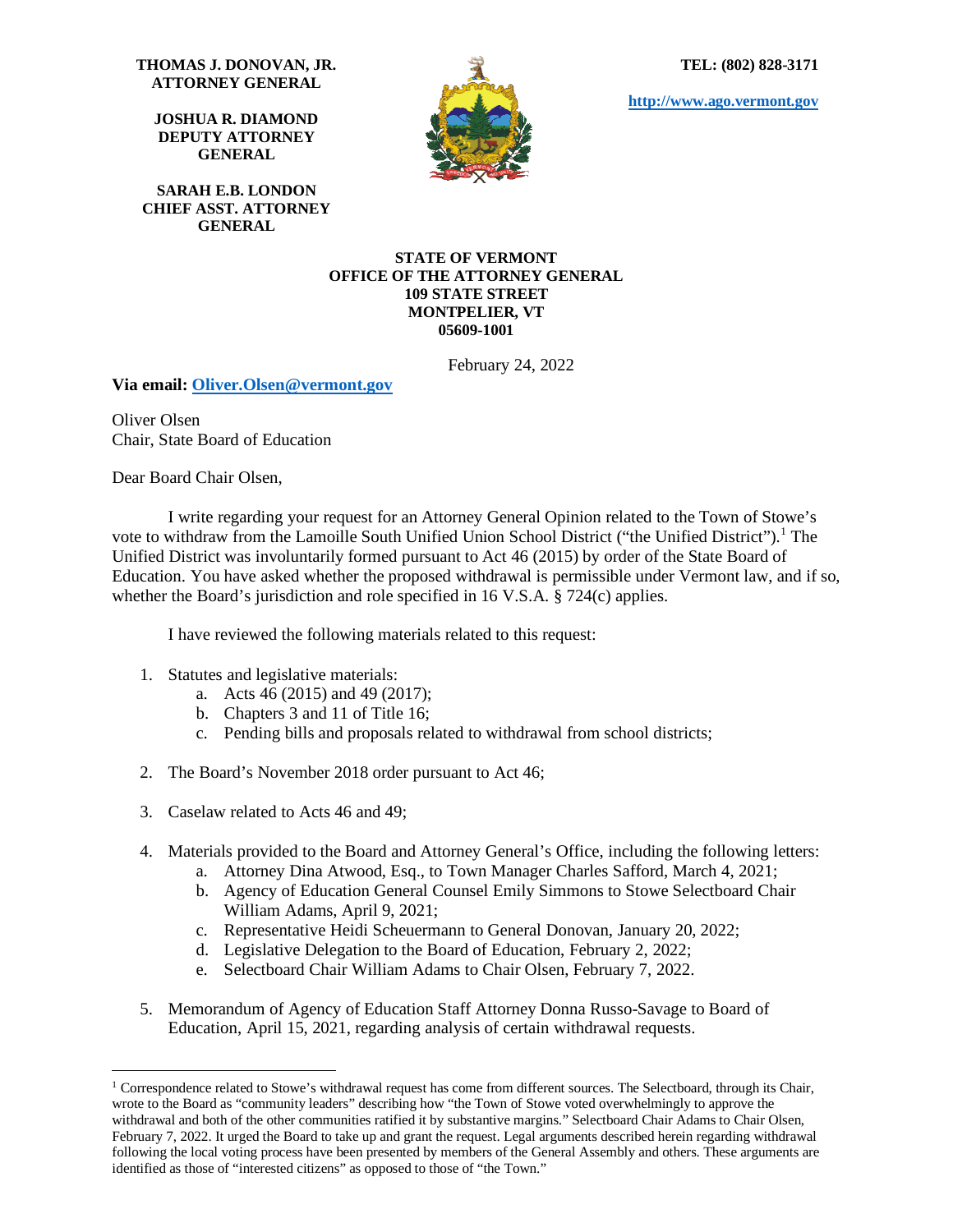Letter to State Board of Education Chair Oliver Olsen February 24, 2022 Page 2 of 7

# **Context for the Board's Request**

Interested citizens argue that 16 V.S.A. § 724 governs withdrawal from the Unified District. Following the favorable vote of Stowe and the other member towns, Elmore and Morristown, interested citizens now ask the Board to take up and approve the proposed withdrawal pursuant to § 724(c). They provide a letter by the Town attorney concluding that "the language 'that voted' in Section 724(a) does not clearly preclude a vote by the voters of Stowe on the question of withdrawal from" the Unified District. Letter of Dina Atwood, Esq., to Town Manager Charles Safford, March 4, 2021. The letter states that "limiting the ability to withdraw by vote to only those towns which voluntarily merged (and prohibiting towns in forced mergers to remain merged) is discriminatory."

The Agency has opined that § 724 does not apply. A letter from its General Counsel to the Selectboard states that "[t]he plain language of § 724 would permanently prohibit a member of a State Board-created [unified union school district] from pursuing withdrawal / dissolution because the forming districts of these [unified union school districts] did not 'vote to form.'" The letter concludes that "[u]ntil the Legislature clarifies its intent" the plain language of § 724 coupled with the absence of a withdrawal provision in Act 46 supports the conclusion that the Unified District may not dissolve. Letter of Agency General Counsel Emily Simmons to Stowe Selectboard Chair William Adams, April 9, 2021.

Section 724 of Title 16, entitled "Withdrawal from or dissolution of a unified union school district," states in relevant part:

A town or city corresponding to a preexisting school district that voted to form a unified union school district may vote to withdraw from the district if one year has elapsed since the unified union school district became a body politic and corporate as provided under section 706g of this title.

16 V.S.A. § 724(a). Subsection (b) of § 724 outlines voting process, and subsection (c) describes the process and considerations the Board is to apply before declaring a town has withdrawn.

Acts 46 and 49 do not speak to withdrawal.<sup>[2](#page-1-0)</sup> For the most part, they were not codified into statute. Chapter 11 of Title 16, which contains statutes about formation of and withdrawal from school districts, has not been substantively amended since Acts 46 and 49. Most of Chapter 11 has not been updated in decades. Other than through technical amendments, § 724 is unchanged since enactment in 2008.

There are at least three pending proposals to amend 16 V.S.A. § 724, including H. 180, H. 493, and a submission by the Board taken up for legislative consideration on January 26, 2022. The first bill, H. 180, was introduced in February 2021 and is entitled "An act relating to the dissolution of or withdrawal from a unified union school district formed by order of the State Board of Education under Act 46." It would strike "voted to form" in 16 V.S.A. § 724(a) and otherwise preserve the statute as written. H. 180, As Introduced, [https://legislature.vermont.gov/bill/status/2022/H.180.](https://legislature.vermont.gov/bill/status/2022/H.180)

The second bill, H. 493, was introduced on January 7, 2022, and is entitled "An act relating to withdrawal from a unified union or union school district and to electoral functions of a union school district where a member district is also a union school district." It would make several changes to withdrawal provisions in Chapter 11 of Title 16, including 16 V.S.A. § 724 and § 721a. Among other changes to § 724, the bill would strike the "voted to form" language, similar to H. 180. H. 493, As Introduced, [https://legislature.vermont.gov/bill/status/2022/H.493.](https://legislature.vermont.gov/bill/status/2022/H.493) It would amend other subsections of § 724 and require the local school board and the Board of Education to consider, among other things, "how the town's

<span id="page-1-0"></span><sup>&</sup>lt;sup>2</sup> Act 49 temporarily amended 16 V.S.A. § 721a regarding withdrawal from union school districts. Act 49 § 5. This temporary amendment has expired by its terms and is not at issue here.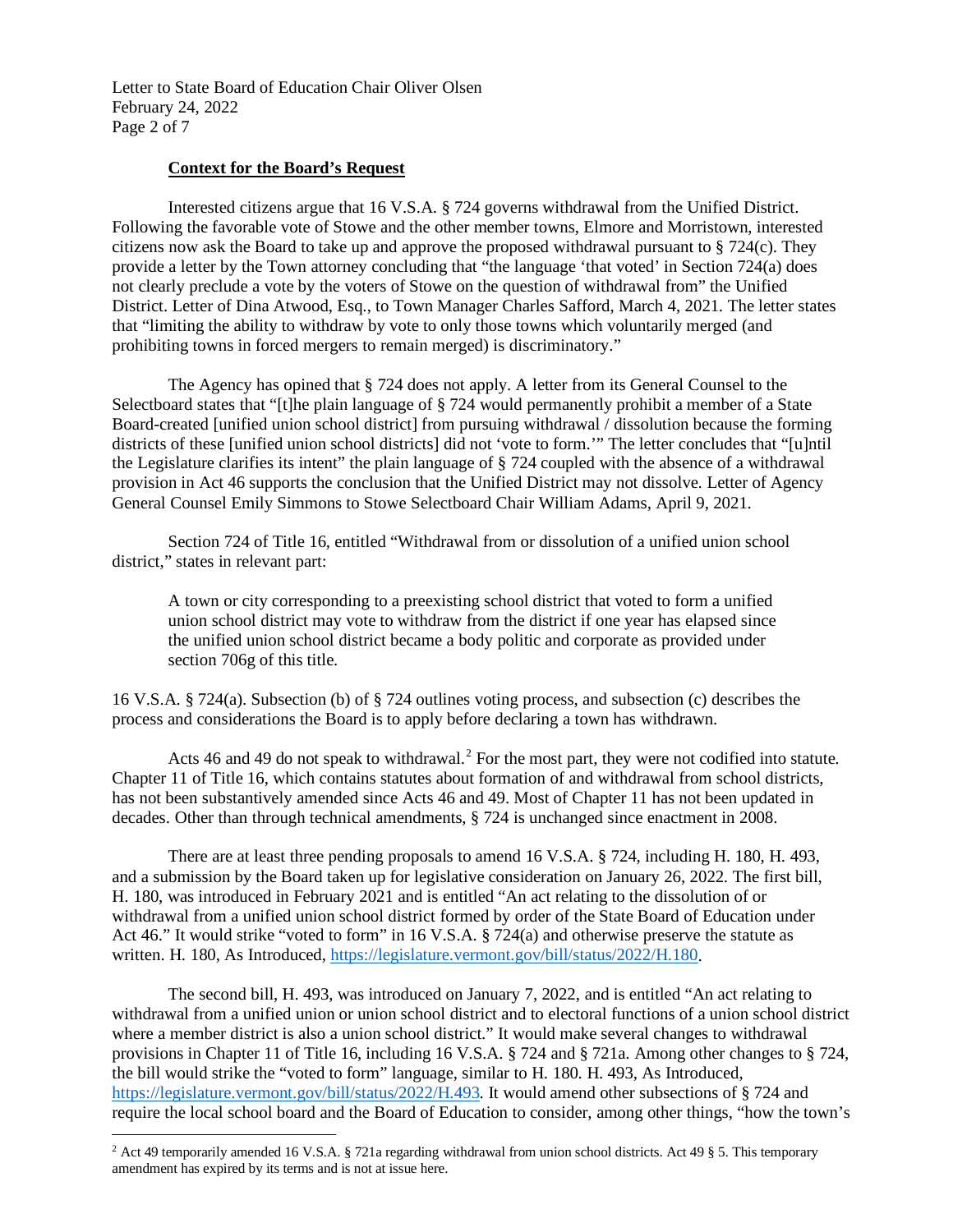Letter to State Board of Education Chair Oliver Olsen February 24, 2022 Page 3 of 7

or city's withdrawal from the unified union school district satisfies the goals of 2015 Acts and Resolves No. 46, as amended, including the provisions of the act that permit alternative structures if applicable." *Id*.

An additional proposal, also in the House and first taken up for consideration on January 26, 2022, would thoroughly rewrite § 724. This proposal, not yet a bill, is currently known as DR 22-0275.<sup>[3](#page-2-0)</sup> It would remove "that voted to form" from § 724 and make it applicable to any "petitioning town." In one version, it provides a process for withdrawals initiated by towns under the version of 16 V.S.A. § 724 now in effect. This proposal would prospectively overhaul the withdrawal process, such that voters seeking withdrawal would first petition a school board for a study committee. The committee would consider how the district "promotes or fails to promote the State policy" of § 701 and provide a written report to the Education Secretary. The Secretary, in turn, would provide the report with recommendations to the Board of Education. Ultimately, the electorate would only vote on withdrawal after the Board approved the report.

# **Declination to Issue Formal Opinion**

The Attorney General's Office has successfully defended Acts 46 and 49, the Board, members of the Board, the Agency, and the Education Secretary in cases challenging the validity of the Acts and the Board's November 2018 order. The Office must balance its duty of defending state statutes, agencies, and officials with its other statutory responsibilities. Typically, we do not issue opinions on matters that are likely to result in litigation – this policy is designed to avoid potential prejudice to defense of state actors and statutes. For this reason, the Office declines to issue a formal opinion here.

That said, there is uncertainty regarding the forum in which to address the withdrawal request – be it the Board, the General Assembly, or the courts. This letter does not take a position on the policy of withdrawal from or dissolution of involuntarily merged districts. What follows is a summary of current law to assess how a court might rule if it were presented with a case seeking to compel the Board to act or, alternatively, a case seeking to enjoin the Board from acting.

## **Summary of Relevant Case Law, Statutes, and Pending Legislation**

## **Limited Authority of the Board**

The Board, like other agencies, is limited to powers conferred by the Legislature.<sup>[4](#page-2-1)</sup> "[U]nder our constitutional system, administrative agencies are subject to the same checks and balances which apply to our three formal branches of government." *In re Mountain Top Inn & Resort*, 2020 VT 57, ¶ 36 (quoting and citing *In re Agency of Admin*., 141 Vt. 68, 75 (1982)).

As warned by the Supreme Court, "[a]n agency must operate for the purposes and within the bounds authorized by its enabling legislation, or this Court will intervene." *In re Agency of Admin*., 141 Vt. at 75. "[T]he Legislature has made it clear that administrative departments may exercise only those powers expressly conferred, and that authority cannot arise through implication." *In re Acorn Energy Solar 2, LLC*, 2021 VT 3,  $\P$  117 (quotation and citation omitted). "Jurisdiction is accordingly not presumed in favor of an agency's jurisdiction." *Id*. (quotation and citation omitted).

The Board's "general powers and duties" are in 16 V.S.A. § 164. Among other responsibilities, the Board is to "act in accordance with legislative mandates." 16 V.S.A. § 164. It may adopt rules

<span id="page-2-0"></span><sup>&</sup>lt;sup>3</sup> DR 22-0275 is available at[: https://legislature.vermont.gov/committee/document/2022/10/Bill/378584#documents-section.](https://legislature.vermont.gov/committee/document/2022/10/Bill/378584#documents-section)<br><sup>4</sup> The Board and its gubernatorial appointees operate in the context of various legal provisions.

<span id="page-2-1"></span>Executive Order 19-17. The Board is without its own counsel, *see* 16 V.S.A. § 163, and I understand it has requested advice pursuant 3 V.S.A. § 159 in the interest of ensuring it acts consistent with its legal authority and responsibilities.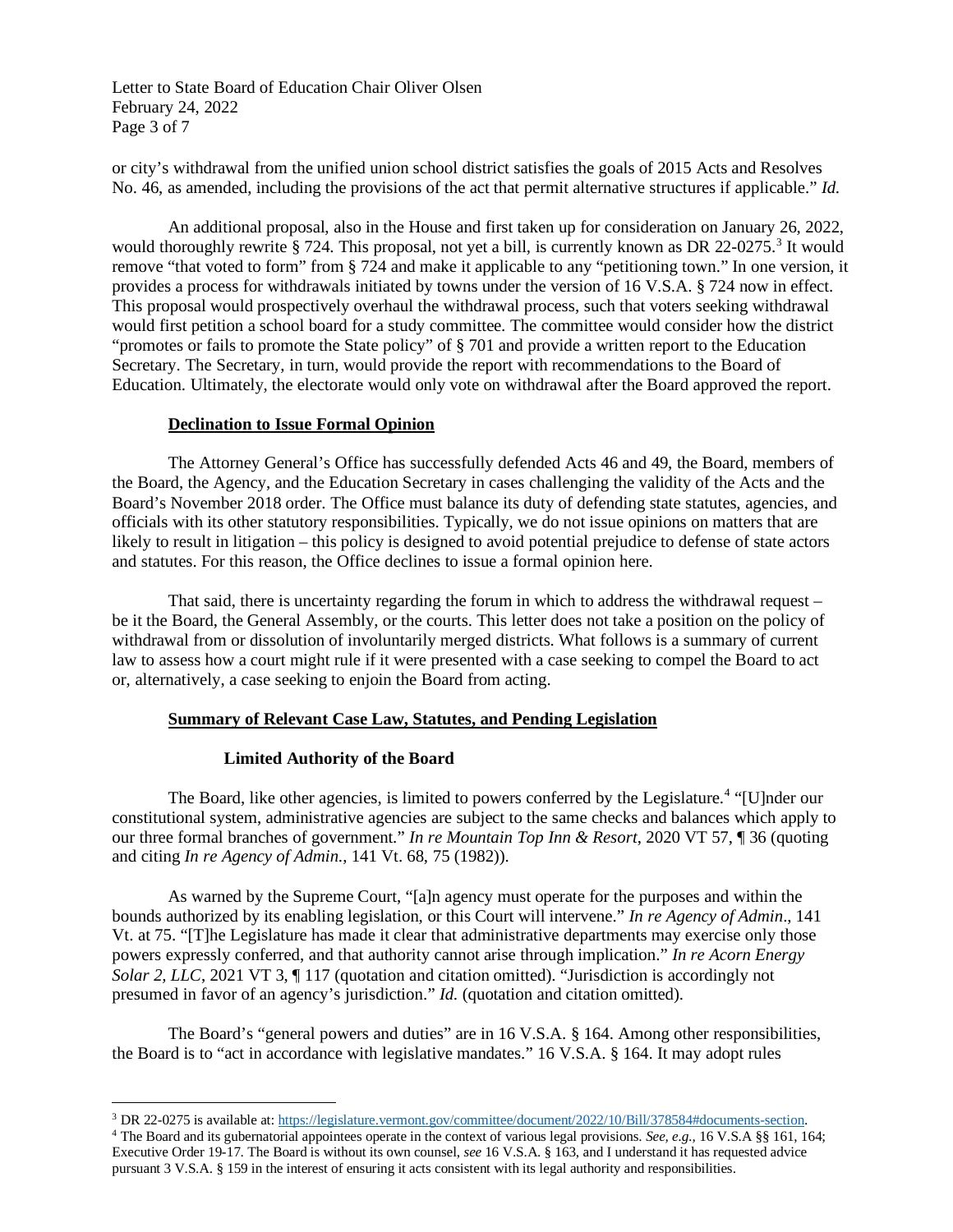Letter to State Board of Education Chair Oliver Olsen February 24, 2022 Page 4 of 7

pursuant to the Administrative Procedures Act "to carry out the powers and duties of the Board as directed by the General Assembly, within the limitations of legislative intent." 16 V.S.A. § 164(7).<sup>[5](#page-3-0)</sup>

The Board's authority in 16 V.S.A. § 164 was not amended as part of Acts 46 or 49. Act 46 charged the Board with certain actions regarding the Education Secretary's proposal "to move districts into the more sustainable, preferred model of governance." Act 46 § 10(a)-(b). By November 18, 2018, the Board was to review and analyze the proposal, potentially take testimony, approve or amend the proposal consistent with the Act's charge, and ultimately publish an "order merging and realigning districts and supervisory unions where necessary." Act 46 § 10(b). The Board was permitted, but not required, to adopt "rules designed to assist districts in submitting alternative structure proposals." Act 49 § 20 ("State Board Rulemaking Authority"). The Acts do not otherwise speak to Board rulemaking.<sup>[6](#page-3-1)</sup>

### *Athens School District v. Vermont Board of Education*

In *Athens School District v. Vermont Board of Education*, 2020 VT 52, the plaintiffs argued in part that: (a) the Board ignored the plain language of Acts 46 and 49 when it ordered a merger without making a finding of necessity, and (b) it failed to apply preexisting provisions in Title 16 that the plaintiffs felt governed formation of involuntarily merged districts. The case was about formation; it did not address withdrawal or application of 16 V.S.A. § 724. Nevertheless, the Court's analysis may foreshadow its approach to whether 16 V.S.A. § 724 applies here.

As the Court explained, Act 46 "established a presumption that preferred structures are the best means of satisfying the Act's goals" and accordingly "placed on those districts objecting to merger . . . the burden of establishing that their proposed alternative structures provided a superior means of meeting those goals." *Athens*, 2020 VT 52, 1 23. The Court agreed with the State<sup>[7](#page-3-2)</sup> that the Board may order a merger without making a threshold necessity finding. *Id.* ¶ 25. The Court considered "the entire statute, including its subject matter, effects and consequences, as well as the reason and spirt of the law," to give effect to legislative intent, *id.*  $\P$  19, and it concluded that the plaintiffs' arguments "cannot be reconciled" with the text and purpose of the Acts, *id.* ¶ 23.

The Court agreed with the State that "none of the provisions that plaintiffs rely on" to argue the Board's order conflicted with Title 16 "are applicable in situations involving involuntary state-initiated mergers." *Athens*, 2020 VT 52, ¶ 34. It applied the canon of construction that states, where it is not possible to avoid conflict between statutes, "specific and more recent statutes regarding the same subject matter control over more general and older statutes." *Id*. ¶ 30 (citations omitted). The Court explained:

[P]laintiffs point to 16 V.S.A. §§ 706d, 706f and 721, provisions which are part of a statutory procedure that has remained largely unchanged since first enacted over forty years ago. 1967, No. 277 (Adj. Sess.), §§10, 12, 35. In contrast to the involuntary mergers of districts to form supervisory districts contemplated by the second phase of Act 46, §§ 706d and 706f concern the voluntary formation of a union school district by vote after a local study committee recommends merging multiple districts.

*Id*. **[32.]** The Court accordingly rejected the plaintiffs' argument that Acts 46 and 49 "anticipated giving individual communities a veto power over proposed mergers, pursuant to chapter 11 of Title 16." *Id.* ¶ 31.

<span id="page-3-0"></span><sup>5</sup> Language regarding the Board's general adherence to legislative mandates in the opening paragraph of § 164 and the specific reference to limitations of legislative intent regarding Board rulemaking in § 164(7) were added last year. Act 66 § 20 (2021).

<span id="page-3-2"></span><span id="page-3-1"></span> $\frac{6}{7}$  Act 49 § 42 suspended the Board's rulemaking regarding independent schools; this has since been superseded. Act 173 (2018).<br><sup>7</sup> The named defendants were the Board, members of the Board, the Agency, and the Secr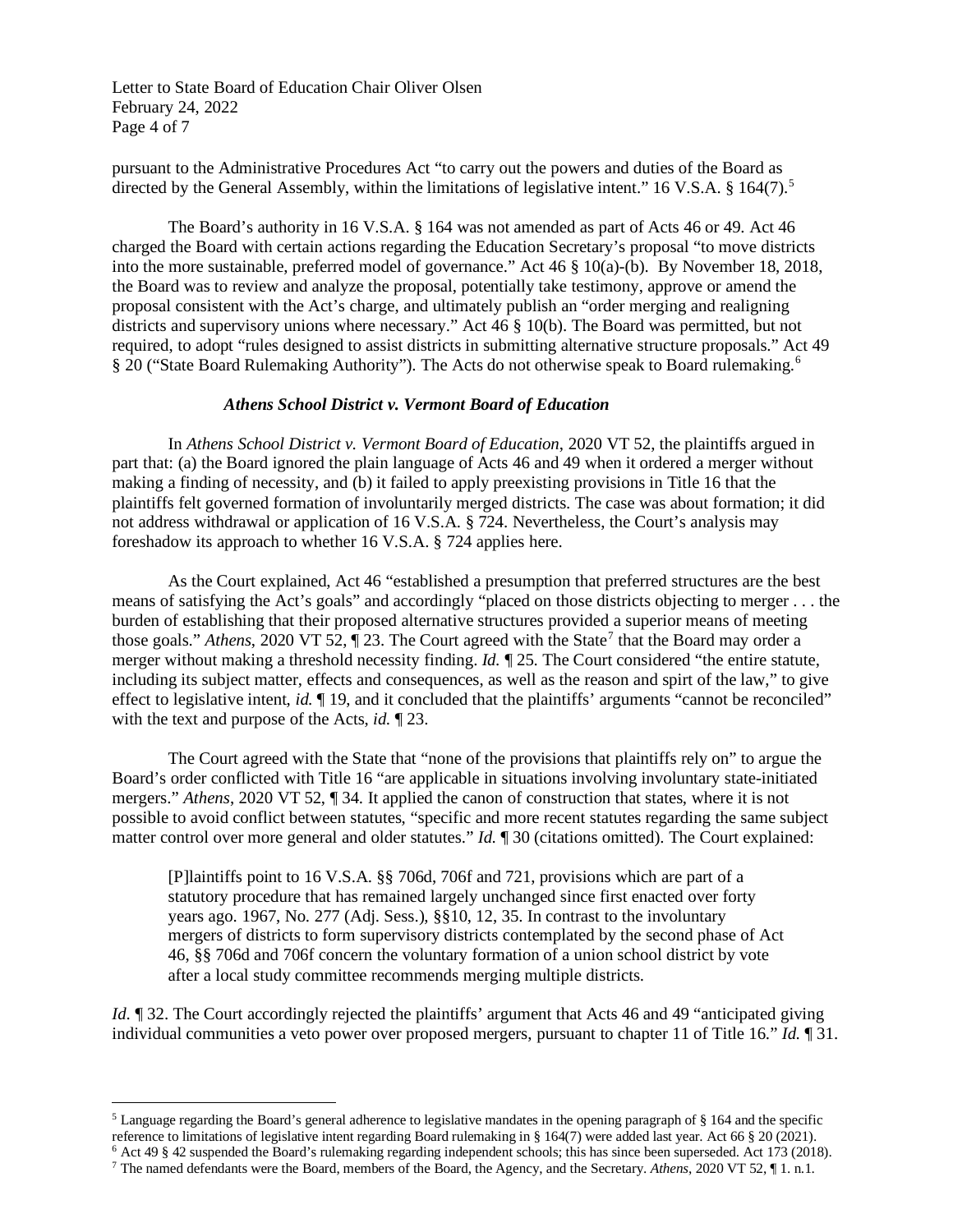Letter to State Board of Education Chair Oliver Olsen February 24, 2022 Page 5 of 7

*Athens* thus stands for two propositions that inform how a court may approach interpretation of the Board's jurisdiction and 16 V.S.A. § 724 here. First, Acts 46 and 49 must be read to give effect to the Legislature's intent to require districts to merge into "preferred educational governance structure[s]," *id*. ¶ 7, where possible and practicable. *Id*. ¶ 23. Second, provisions of Acts 46 and 49 governing involuntary mergers control over preexisting voting provisions. *Id*. ¶ 34.

### **16 V.S.A. § 721a – Withdrawal from union school districts**

A majority of voters in the Unified District seek to withdraw, or approve of withdrawal, from a "unified union school district," where complete pre-kindergarten through twelfth grade education is offered. In contrast, withdrawal from *union* elementary or *union* high school districts is governed by 16 V.S.A. § 721a. Section 721a was enacted nearly forty years before § 724 and does not contain the same "that voted to form" language. Instead, it provides that "[a] school district that is a member of a union school district may vote to withdraw from the union school district" if one year has passed since becoming a body politic. 16 V.S.A. § 721a(a).

At least one union elementary school district that was involuntarily created pursuant to Act 46 has since sought to dissolve. Specifically, voters in Westminster sought to withdraw from the Windham Northeast Union Elementary School District. This request came before the Board in April 2021. At the same time, voters in Ripton sought to withdraw from the voluntarily formed Addison Central [Unified Union] School District. Regarding Westminster, the Agency advised the Board to apply the process in 16 V.S.A. § 721a. Memorandum of Agency Staff Attorney Donna Russo-Savage to Board of Education, April 15, 2021. The Agency noted the difference in "voted to form" language between § 724 and § 721a. *Id.* n.10. Regarding Ripton, the Agency advised the Board to follow the process in § 724. Separately, the Agency provided the Town of Stowe the letter quoted above regarding § 724. Letter of Agency General Counsel Emily Simmons to Stowe Selectboard Chair William Adams, April 9, 2021.

The result is: (a) a town in a union elementary school district that was involuntarily merged pursuant to Act 46 has been permitted to withdraw; (b) a town in a unified union district that was voluntarily formed has been permitted to withdraw; and (c) the town in the unified union district at issue here that was involuntarily merged has not been permitted to pursue withdrawal before the Board.<sup>[8](#page-4-0)</sup>

## **Pending Legislation to Amend 16 V.S.A. § 724**

As described above, there are at least three pending proposals to amend 16 V.S.A. § 724. Each, at a minimum, would remove the "that voted to form" language from the law. This reflects that the General Assembly is considering whether to amend existing law and what the appropriate withdrawal process should be. Practically, one could seek to argue that the pending proposals reflect a particular reading of § 724. Legally, however, the Vermont Supreme Court has strongly suggested that pending legislation cannot be used to interpret existing law. *Insurance Co. of State of Pa. v. Johnson*, 2009 VT 92, ¶ 12 (citing *Town of Killington v. State*, 172 Vt. 182, 194 (2001)).

#### **Additional Arguments of Interested Citizens**

Certain interested citizens argue that the "voted to form" language in 16 V.S.A. § 724 is met because the member towns voted on Articles of Agreement. They point to language in the Unified District's Articles of Agreement, which appears in the Board's default Articles, that references 16 V.S.A. § 721 and 16 V.S.A. § 724. They posit that the Board's incorporation of § 724 in the default Articles is

<span id="page-4-0"></span><sup>8</sup> Followers of these developments question how to reconcile them. Such questions are important. They also raise policy and legal arguments beyond the scope of advice sought, and beyond the scope of recognized expertise of administrative bodies. *See, e.g., Athens*, 2020 VT 52, ¶ 20 (Court gives no deference to agency regarding constitutional challenge to application of a statute).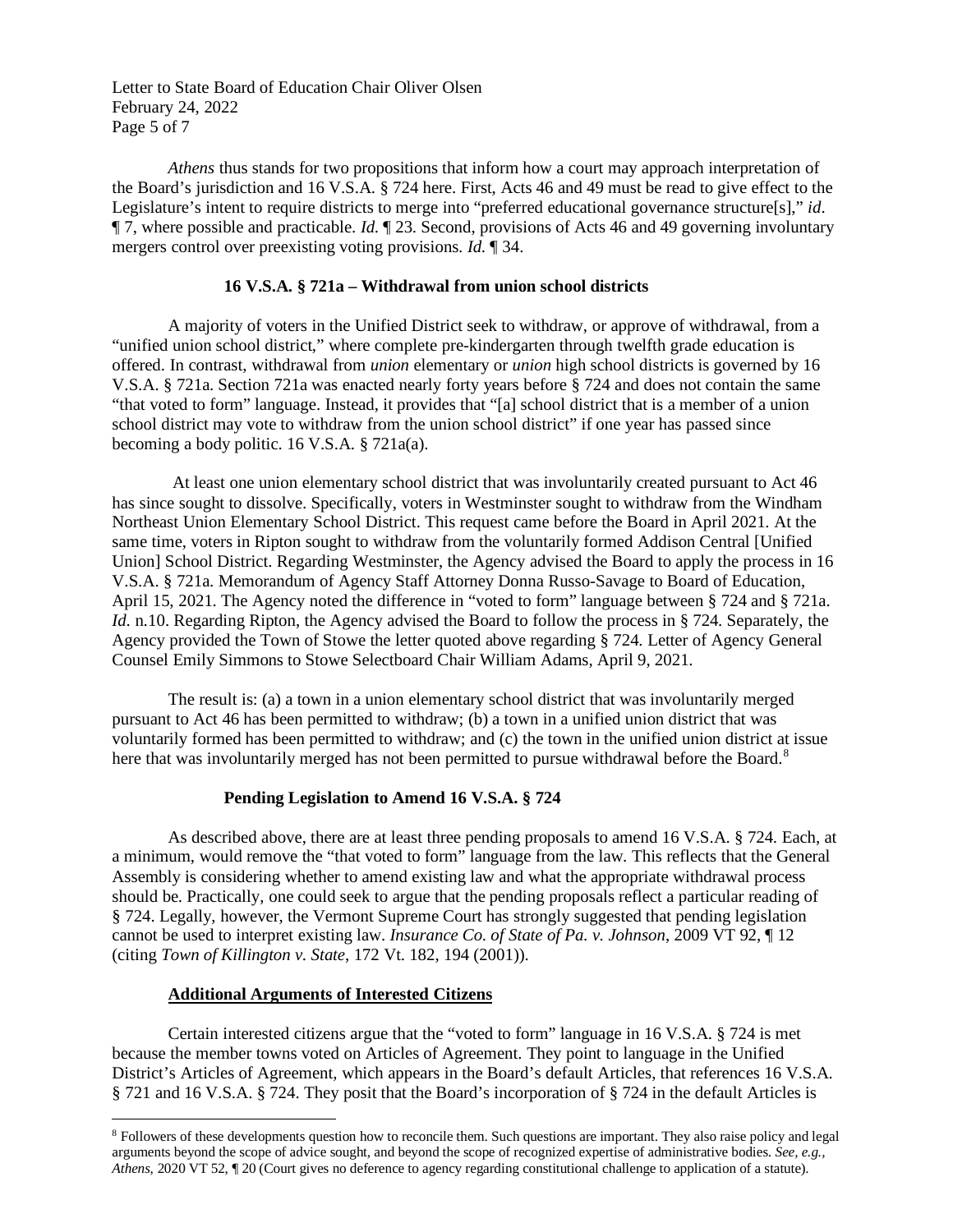Letter to State Board of Education Chair Oliver Olsen February 24, 2022 Page 6 of 7

evidence that the Board has interpreted § 724 as permitting withdrawal from unified union school districts involuntarily created by Act 46, at least where towns vote on articles, as the Unified District did here.

The Articles, and the vote on them, must be considered in context. In Act 49, the Legislature charged the Agency and the Board with including "default Articles of Agreement" in the statewide plan required as part of the "transition to sustainable governance structures" under Act 46. Act 49, § 8. If an involuntarily formed district failed to approve articles of agreement within a prescribed time, the default Articles were imposed by law. *Id*. § 8(d)(2).

The language the interested citizens point to in the Unified District's Articles is not unique. It is the same for all districts merged by the Board's 2018 order.<sup>[9](#page-5-0)</sup> Not all involuntarily merged districts voted to amend or approve articles. Had the Unified District not done so, the default Articles would have applied by law. Reviewed in this context, and considering the Supreme Court's *Athens* analysis above, the Unified District's vote on the Articles was not a "vote to form" a unified union school district.

### **Weight of reference to § 724 in the default Articles of Agreement**

The default Articles of Agreement, which reference both § 721 governing formation and § 724 governing withdrawal, pre-date *Athens*. As discussed above, *Athens* rejected the argument that 16 V.S.A. § 721 applies to formation of districts forced to merge pursuant to Acts 46 and 49. 2020 VT 52, ¶¶ 33-34.

Inclusion of § 724 in the default Articles does not change plain statutory text. Even where the Legislature delegates rule- or policy-making authority, implementation must be permissible. It is likely a court would conclude that, considering the plain language of § 724, the legislative intent to create preferred governance structures under Acts 46 and 49, and factual context, the Articles cannot be interpreted to allow for local voting to withdraw from involuntarily formed unified union school districts.<sup>[10](#page-5-1)</sup>

Ultimately, the question is not how agencies interpret statutes. It is: (a) what would a court conclude the General Assembly intended regarding withdrawal from districts involuntarily formed pursuant Acts 46 and 49, and (b) does the Board have jurisdiction over such withdrawals. In Acts 46 and 49, and in the laws that have followed, the General Assembly has not expressly conferred any rulemaking or other authority to the Board regarding withdrawal from school districts.

With respect to other educational policy, the General Assembly's charge has been explicit. For example, in Act 173 (2018) regarding "equity of services provided to students who require additional support," the Legislature required the Agency and Board to engage in rulemaking to "establish processes for reporting, monitoring, and evaluation designed to ensure":

(1) the achievement of the goal under this act of enhancing the effectiveness, availability, and equity of services provided to all students who require additional support in Vermont's school districts; and

(2) that supervisory unions are complying with the Individuals with Disabilities Education Act, 20 U.S.C. chapter 33.

Act 173 (2018) § 16.

<span id="page-5-1"></span><span id="page-5-0"></span><sup>&</sup>lt;sup>9</sup> The Order and Articles are at[: https://education.vermont.gov/vermont-schools/school-governance/act-46-state-board-final-plan.](https://education.vermont.gov/vermont-schools/school-governance/act-46-state-board-final-plan)<br><sup>10</sup> The default Articles cite only § 724 and not § 721a, meaning the four involuntarily fo have Articles of Agreement that appear to erroneously cite the statute governing withdrawal from *unified union* school districts.